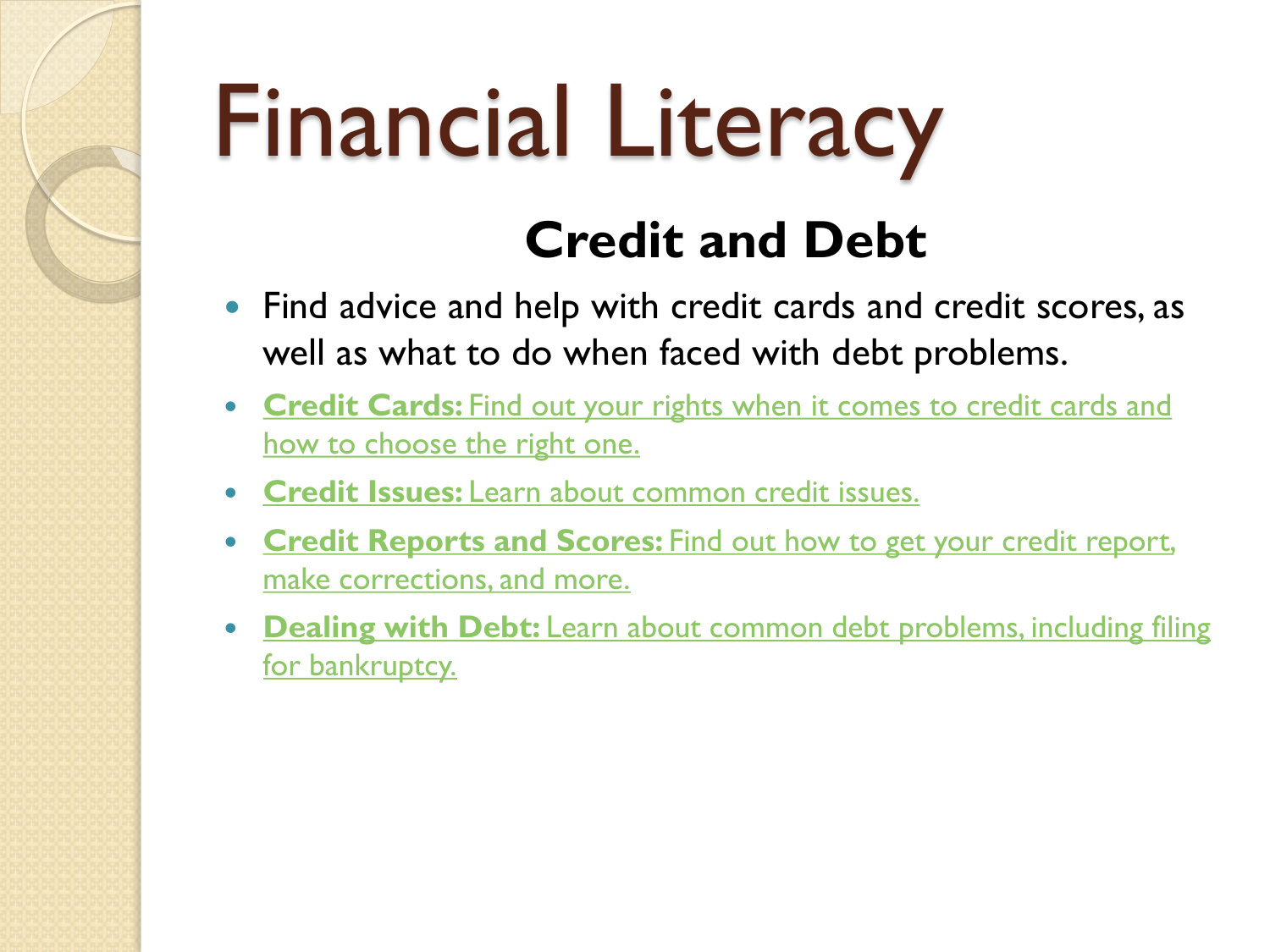#### **Spending, Saving and Investing**

- Find tips on handling money wisely and confidently, whether you are spending it now or investing for the future.
- **Before You Shop:** Before you make a purchase, do your research, and know your rights.
- **Buying and Fixing Cars:** [Find out about buying cars and what to do if](https://www.usa.gov/cars)  you have a problem with your car.
- **Donating to Charity: Before donating to a charity or non-profit** [organization, make sure to do your research.](https://www.usa.gov/donate-to-charity)
- **Mortgages:** [Learn some of the basics about mortgages.](https://www.usa.gov/mortgages)
- **Retirement:** [Learn some of the basics about retirement and pension](https://www.usa.gov/retirement)  benefits.
- **Saving and Investment Options:** Learn how to create a budget and get [the basics on investing, including savings bonds and other Treasury](https://www.usa.gov/saving-investing)  securities backed by the federal government.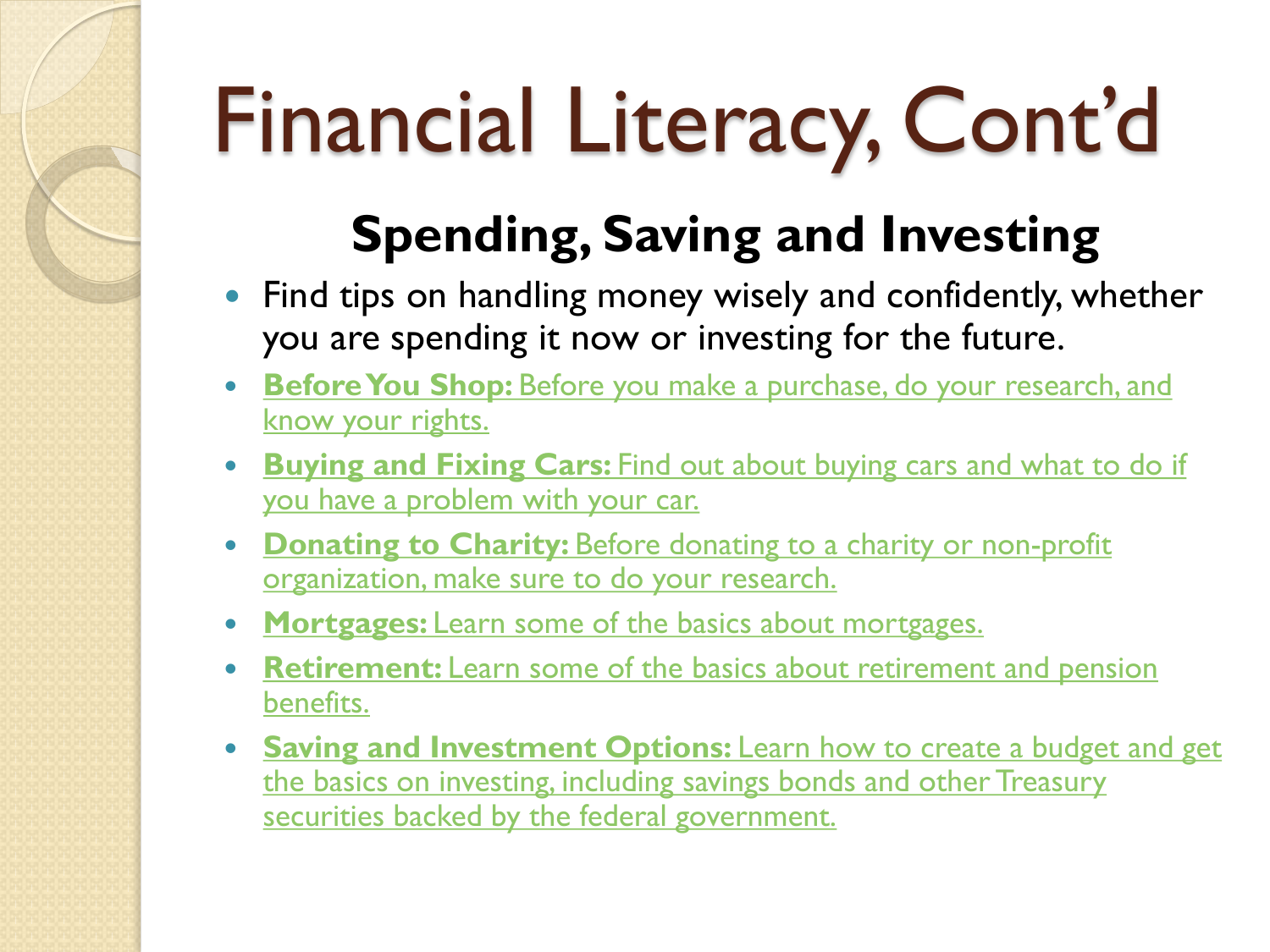#### **Help with Bills**

- Learn about government programs to help pay for phone bills, medical bills, and other expenses. You can also learn how to apply for temporary assistance.
- **[Get Help Paying for Telephone Service](https://www.usa.gov/help-with-bills#item-34762)**
- **[Get Help with Your Home Energy Bill](https://www.usa.gov/help-with-bills#item-35107)**
- [Help with Medical Bills](https://www.usa.gov/help-with-bills#item-36707)
- [Help with Prescription Drug Costs](https://www.usa.gov/help-with-bills#item-35167)
- [Welfare or Temporary Assistance for Needy Families \(TANF\)](https://www.usa.gov/help-with-bills#item-36602)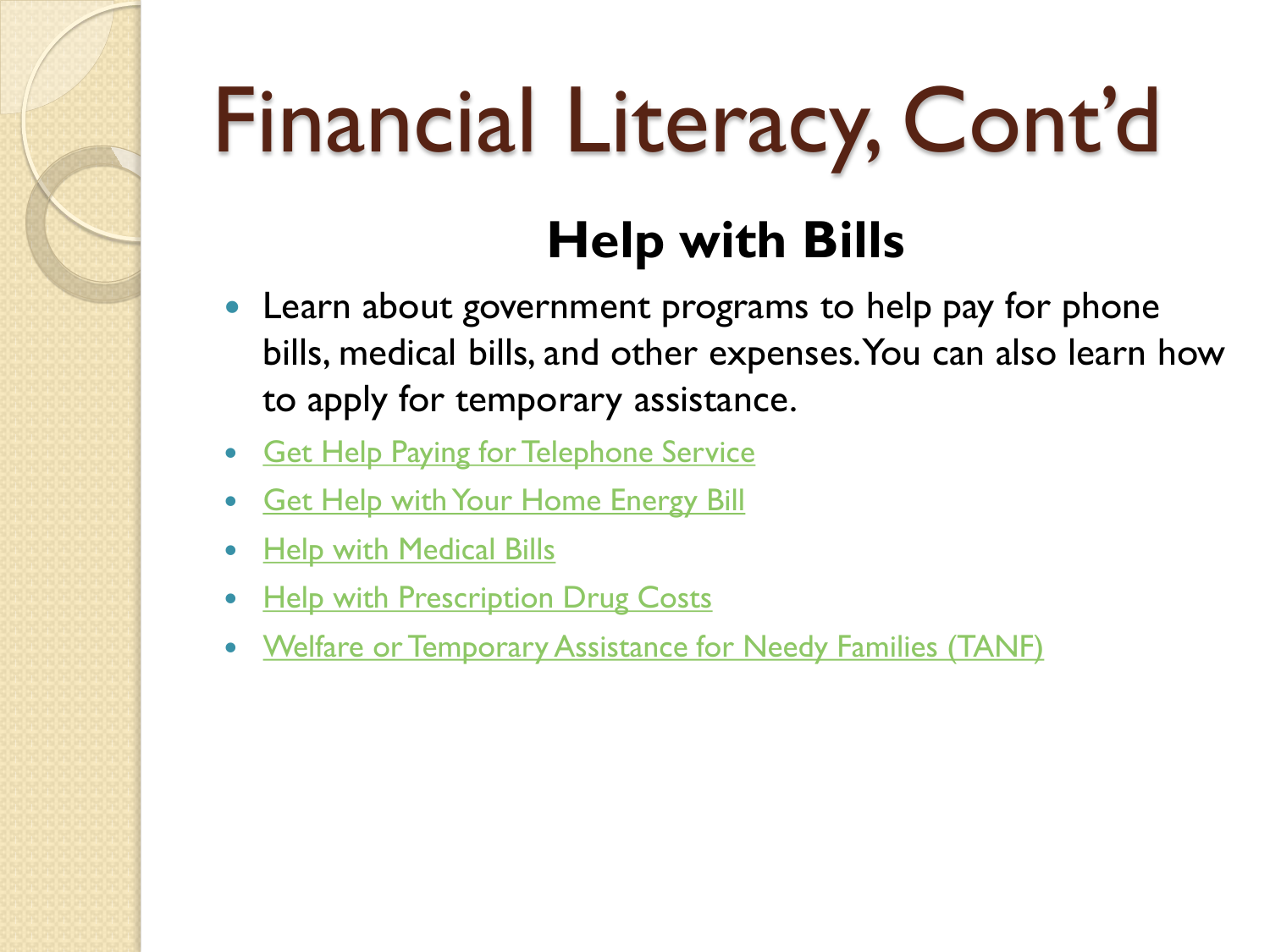#### **Food Assistance**

- Find out how to get food in case of an emergency, apply for food stamps and what free or low-cost food programs are available for infants, children and seniors.
- [Immediate Food Assistance](https://www.usa.gov/food-help#item-213705)
- [Food Stamps \(SNAP Food Benefits\)](https://www.usa.gov/food-help#item-35787)
- [Learn About the WIC Program for Women and Infants](https://www.usa.gov/food-help#item-213688)
- [Learn About Free Food Programs for School-Age Children](https://www.usa.gov/food-help#item-213690)
- [Learn About Free Food Programs for Seniors](https://www.usa.gov/food-help#item-213706)
- [D-SNAP Helps With Food Costs After a Disaster](https://www.usa.gov/food-help#item-214136)